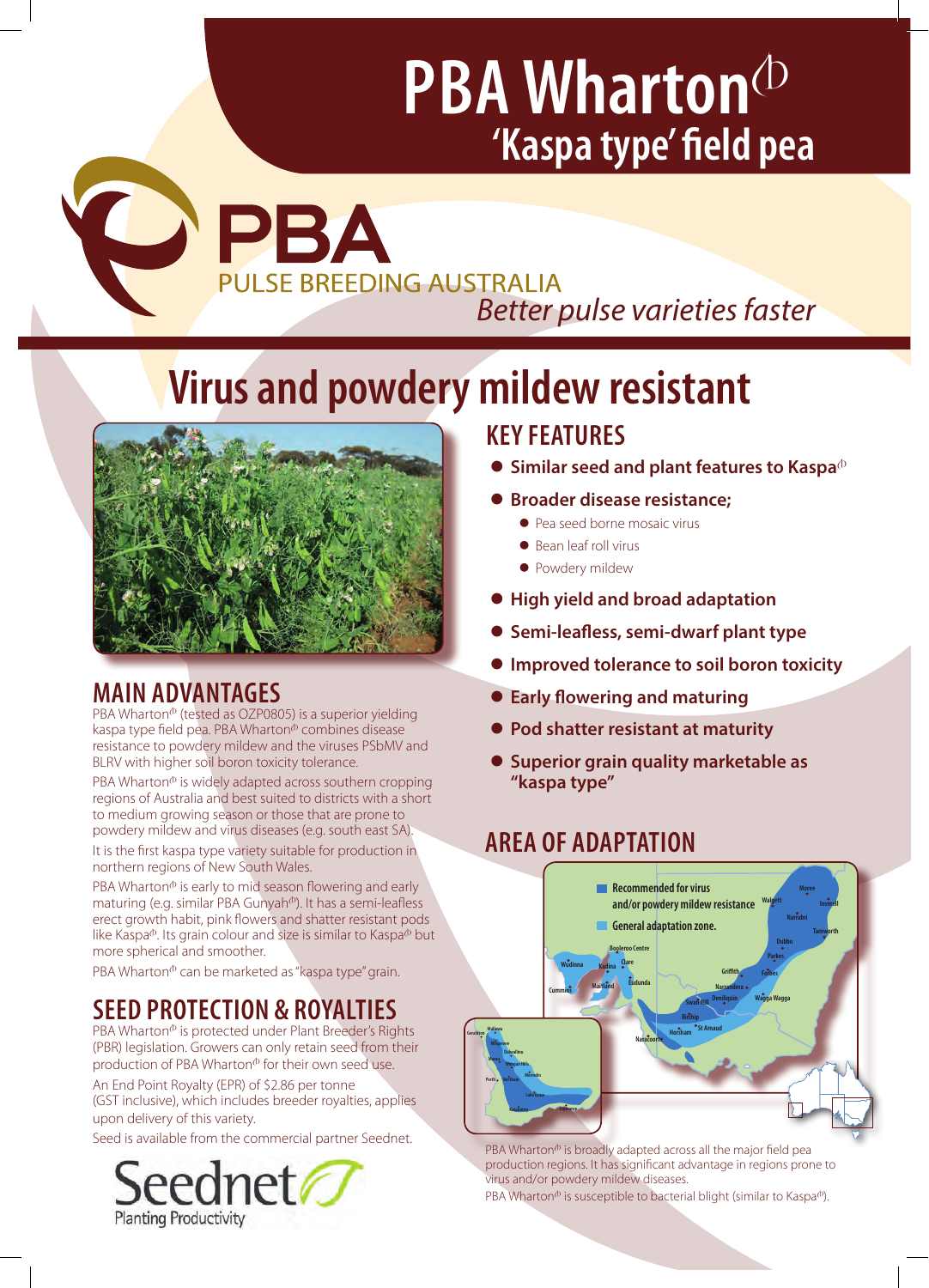

## **PBA Wharton**<sup>(b)</sup> **'Kaspa type' field pea**

## **YIELD & ADAPTATION**

PBA Wharton $\Phi$  is high yielding and broadly adapted. It generally performs best in short to medium growing season climates and in regions prone to virus and powdery mildew diseases.

PBA Wharton $\Phi$  yields similarly to PBA Oura $\Phi$  and PBA Twilight $\Phi$  in short to medium growing seasons. However, its virus and powdery mildew resistance gives PBA Wharton<sup>®</sup> a distinct advantage.

PBA Wharton $\Phi$  is the suggested variety for all other regions where a kaspa type field pea is preferred and where virus and powdery mildew are significant problems.



The relative experimental grain yield for key field pea varieties are graphically presented in Figure 1. This graph is based on data from 173 experiments grown across Australia's wheat belt cropping zone from 2006 to 2011. Allowing growers to relate relative performances of newer PBA varieties against the standard Kaspa<sup>®</sup> (100%).



**Figure 1:** Average relative grain yields of PBA Wharton<sup>®</sup> compared to other field pea varieties in southern Australia

**Source:** Trial results from Pulse Breeding Australia (PBA) and National Variety Trials (NVT) programs.

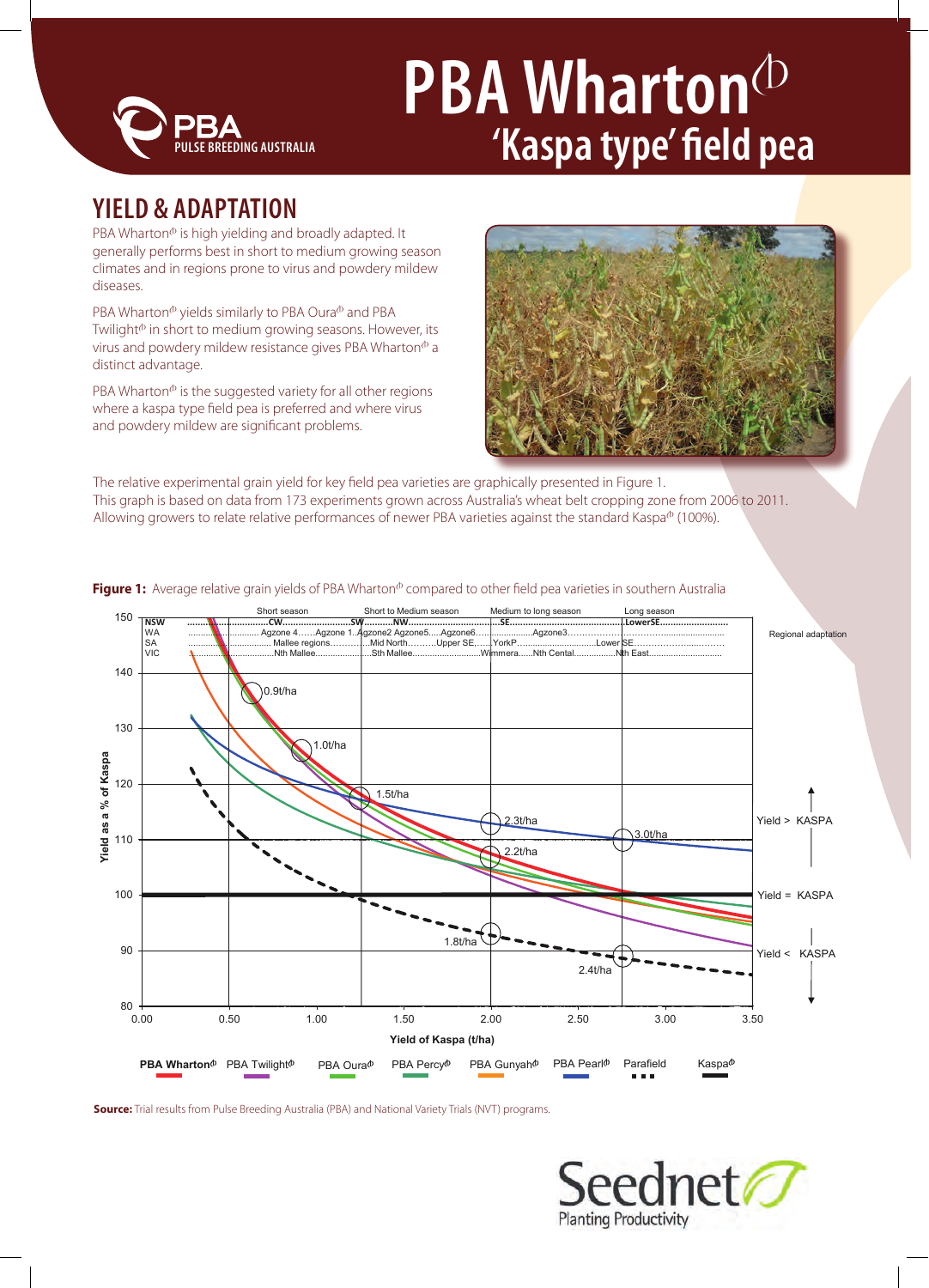

## **PBA Wharton**<sup> $\Phi$ </sup> **'Kaspa type' field pea**

### **AGRONOMY**

PBA Wharton<sup>®</sup> allows more flexibility to delay sowing because it is both early flowering and is resistant to powdery mildew (which can occur late in the growing season). Growers should follow the same regional sowing, harvest and weed management recommendations for kaspa type varieties such as PBA Gunyah<sup>®</sup> to achieve optimal yields.

- Vigorous early plant growth.
- Early to mid season flowering and early maturing.
- **•** Improved tolerance to soil boron toxicity.
- Pod shattering resistance at maturity.

| <b>Variety</b>             | <b>Plant habit</b> | <b>Plant vigour</b><br>(early season) | <b>Erect</b><br>growth<br>habit | <b>Flowering</b><br>time | <b>Maturity</b><br>time | Pod<br>shattering<br>(at maturity) | <b>Soil tolerance</b> |                 | <b>Seed</b>       |  |  |
|----------------------------|--------------------|---------------------------------------|---------------------------------|--------------------------|-------------------------|------------------------------------|-----------------------|-----------------|-------------------|--|--|
|                            |                    |                                       |                                 |                          |                         |                                    | <b>Boron</b>          | <b>Salinity</b> | weight<br>(g/100) |  |  |
| <b>Kaspa type</b>          |                    |                                       |                                 |                          |                         |                                    |                       |                 |                   |  |  |
| PBA Wharton <sup>®</sup>   | SD-SL              | <b>High</b>                           | <b>Fair-Good</b>                | <b>Early-Mid</b>         | <b>Early</b>            | R: (SP)                            | <b>MT</b>             | <b>MS</b>       | 22.8              |  |  |
| Kaspa <sup>®</sup>         | SD-SL              | <b>High</b>                           | Fair-Good                       | Late                     | Mid                     | R: (SP)                            | S.                    | S.              | 23.6              |  |  |
| PBA Gunyah <sup>®</sup>    | SD-SL              | <b>High</b>                           | Fair-Good                       | Early-Mid                | Early                   | R: (SP)                            | S                     | S/MS            | 23.7              |  |  |
| PBA Twilight <sup>®</sup>  | SD-SL              | <b>High</b>                           | Fair-Good                       | Early                    | Early                   | R: (SP)                            | S.                    | S.              | 23.1              |  |  |
| <b>Australian dun type</b> |                    |                                       |                                 |                          |                         |                                    |                       |                 |                   |  |  |
| Morgan <sup>®</sup>        | Tall-SL            | <b>High</b>                           | Poor-Fair                       | Late                     | Late                    | MR: (NSP)                          | S                     | S.              | 18.7              |  |  |
| Parafield                  | $\mathsf{C}$       | <b>High</b>                           | Poor                            | Mid                      | Mid                     | MR: (NSP)                          | S                     | <b>MS</b>       | 20.0              |  |  |
| PBA Coogee <sup>(b)</sup>  | $\mathsf{C}$       | <b>High</b>                           | Poor                            | Mid-Late                 | Mid                     | MR:<br>(NSP)                       | T                     | <b>MT</b>       | 24.7              |  |  |
| PBA Oura <sup>db</sup>     | SD-SL              | <b>High</b>                           | Fair-Good                       | Early-Mid                | Early                   | MR:<br>(NSP)                       | <b>MS</b>             | S.              | 23.6              |  |  |
| PBA Percy <sup>®</sup>     | $\mathcal{C}$      | <b>High</b>                           | Poor                            | Early                    | Early                   | MR: (NSP)                          | S                     | <b>MR</b>       | 25.6              |  |  |
| Yarrum <sup>®</sup>        | SD-SL              | Fair                                  | Poor-Fair                       | Late                     | Mid                     | <b>MR:</b> (NSP)                   | S                     | <b>MS</b>       | 21.8              |  |  |
| Niche grain type           |                    |                                       |                                 |                          |                         |                                    |                       |                 |                   |  |  |
| Excell                     | SD-SL              | <b>High</b>                           | Good                            | Early-Mid                | Late                    | S: (NSP)                           | S                     | S               | 23.0              |  |  |
| PBA Hayman <sup>®</sup>    | Multi-branch       | Moderate                              | Fair-Good                       | Very late                | Very late               | MR: (NSP)                          | <b>MS</b>             | <b>MS</b>       | 13.4              |  |  |
| PBA Pearl <sup>®</sup>     | SD-SL              | <b>High</b>                           | Good                            | Early-Mid                | Early                   | MR: (NSP)                          | <b>MS</b>             | <b>MS</b>       | 22.3              |  |  |
| Sturt <sup>®</sup>         | $\mathsf{C}$       | <b>High</b>                           | Poor                            | Early-Mid                | Mid                     | MR: (NSP)                          | S                     | <b>MS</b>       | 20.3              |  |  |
| SW Celine <sup>®</sup>     | SD-SL              | <b>High</b>                           | Fair-Good                       | Early                    | Early                   | S: (NSP)                           | S                     | <sub>S</sub>    | 26.2              |  |  |

*Key: SD = Semi-dwarf, C = Conventional, SL = Semi-leafless, S = Susceptible, M = Moderately, R = Resistant, T = Tolerant. SP = Sugar pod type, NSP = Non sugar pod type.*

## **DISEASE MANAGEMENT**

PBA Wharton<sup>®</sup> is resistant to PSbMV and BLRV virus and powdery mildew. It has similar susceptibility to bacterial blight as Kaspa®.

- Follow recommended crop rotation practices & sowing times.
- Avoid sowing disease infected seed.
- Use predictive models to manage blackspot (e.g. blackspot manager, www.agric.wa.gov.au/cropdisease).
- Minimise risks of bacterial blight through crop hygiene, sowing date and stubble management.
- **•** Use regionally recommended seed and foliar fungicides to control downy mildew and blackspot.

| <b>Variety</b>             | <b>Blackspot</b><br>(ascochyta) | <b>Bacterial blight</b><br>(field rating) | <b>Downy mildew</b><br>(Parafield strain) | <b>Downy mildew</b><br>(Kaspa strain) | <b>Powdery</b><br>mildew | <b>PSbMV</b>   | <b>BLRV</b><br>(field rating) |  |  |  |
|----------------------------|---------------------------------|-------------------------------------------|-------------------------------------------|---------------------------------------|--------------------------|----------------|-------------------------------|--|--|--|
| <b>Kaspa type</b>          |                                 |                                           |                                           |                                       |                          |                |                               |  |  |  |
| PBA Wharton <sup>®</sup>   | <b>MS</b>                       | S.                                        | $\mathbf R$                               | S.                                    | $\overline{\mathsf{R}}$  | $\mathsf{R}$   | $\mathsf{R}$                  |  |  |  |
| Kaspa <sup>®</sup>         | <b>MS</b>                       | S.                                        | <b>MR</b>                                 | S.                                    | S.                       | $\mathsf{S}$   | S                             |  |  |  |
| PBA Gunyah <sup>®</sup>    | <b>MS</b>                       | S.                                        | $\mathsf{R}$                              | S.                                    | S.                       | S              | S                             |  |  |  |
| PBA Twilight <sup>®</sup>  | <b>MS</b>                       | S                                         | $\mathsf{R}$                              | S.                                    | S.                       | S              | S                             |  |  |  |
| <b>Australian dun type</b> |                                 |                                           |                                           |                                       |                          |                |                               |  |  |  |
| Morgan <sup>®</sup>        | <b>MS</b>                       | <b>MS</b>                                 | <b>MR</b>                                 | S                                     | S.                       | S.             | $S^*$                         |  |  |  |
| Parafield                  | <b>MS</b>                       | <b>MS</b>                                 | S                                         | S.                                    | S.                       | S.             | S                             |  |  |  |
| PBA Coogee <sup>(b)</sup>  | <b>MS</b>                       | MS/MR                                     | $*$                                       | $*$                                   | R.                       |                | MS/MR*                        |  |  |  |
| PBA Oura <sup>®</sup>      | <b>MS</b>                       | MS/MR                                     | <b>MR</b>                                 | MS/MR                                 | S.                       | S.             | MS/MR*                        |  |  |  |
| PBA Percy <sup>®</sup>     | <b>MS</b>                       | $\mathsf{R}$                              | S                                         | S.                                    | S                        | S              | S                             |  |  |  |
| Yarrum <sup>®</sup>        | <b>MS</b>                       | <b>MS</b>                                 | S                                         | $\mathsf{S}$                          | R.                       | $\overline{R}$ | $\mathsf{R}$                  |  |  |  |
| <b>Niche grain type</b>    |                                 |                                           |                                           |                                       |                          |                |                               |  |  |  |
| Excell                     | <b>MS</b>                       | S.                                        | <b>MR</b>                                 | S.                                    | S.                       | S.             | S                             |  |  |  |
| PBA Hayman <sup>®</sup>    | <b>MS</b>                       | <b>MR</b>                                 | MR-R                                      | $\divideontimes$                      | R.                       | $\ast$         | $\divideontimes$              |  |  |  |
| PBA Pearl <sup>®</sup>     | <b>MS</b>                       | <b>MS</b>                                 | $\mathsf{R}$                              | $*$                                   | S                        | S              | $\mathsf{R}$                  |  |  |  |
| Sturt <sup>®</sup>         | <b>MS</b>                       | <b>MS</b>                                 | <b>MS</b>                                 | S.                                    | S.                       | S.             | MS/MR*                        |  |  |  |
| SW Celine®                 | <b>MS</b>                       | S                                         | S                                         | S.                                    | S.                       | S.             | S                             |  |  |  |

*Key: S = Susceptible, M = Moderately, R = Resistance. PSbMV = Pea seed borne mosaic virus. BLRV = Bean leaf roll virus \* Requires validation* 



**REFER TO DETAILED INFORMATION AT www.pulseaus.com.au Ute guides, crop and disease management bulletins**